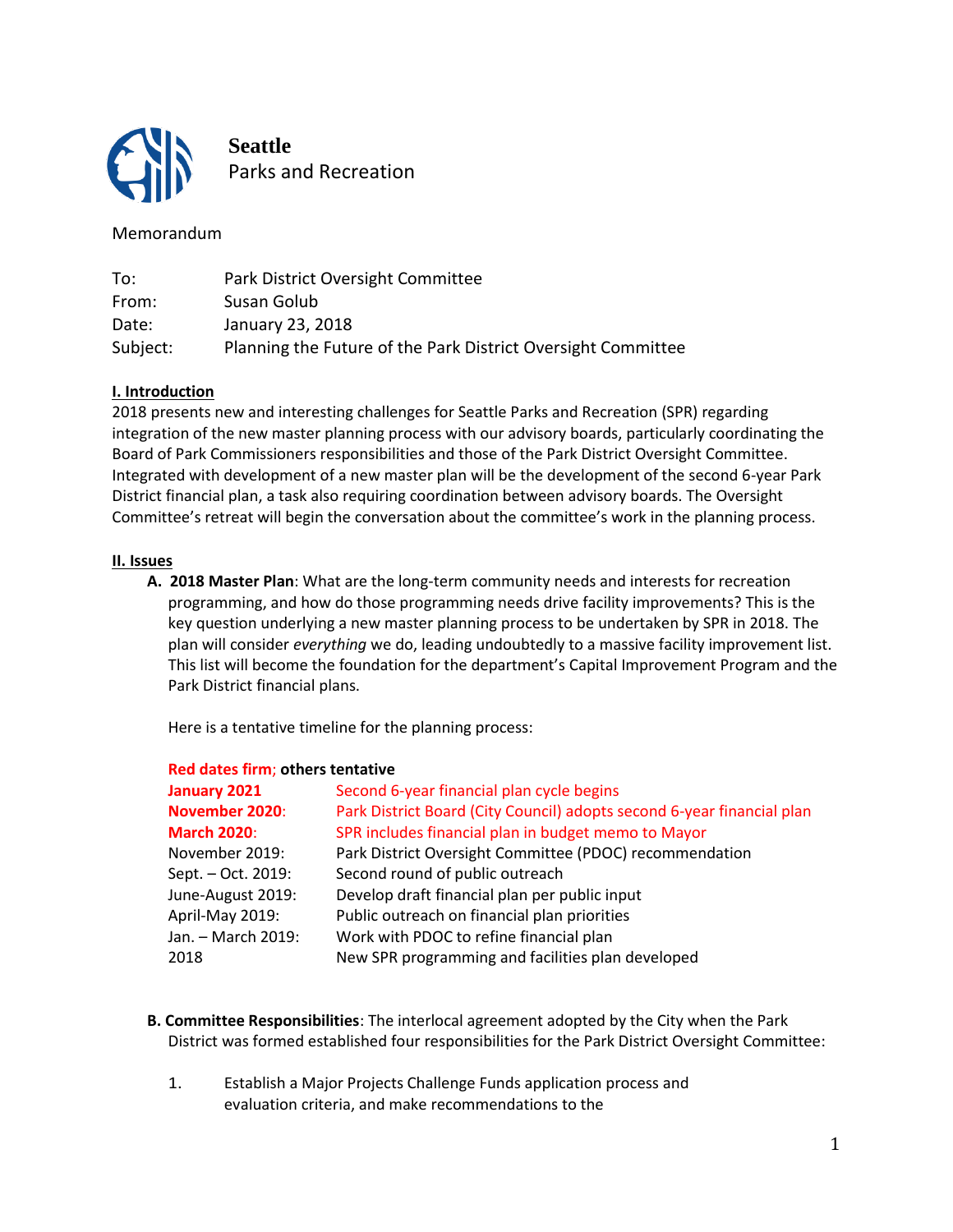Superintendent of Parks and Recreation ("Superintendent") on the annual allocation of the Major Projects Challenge Fund.

- 2. Reviewing an annual report prepared by SPR for the Seattle Park District and the City, including assessment of performance measures and expenditure of District funds including interest earnings, and reporting to the Superintendent and Park Board on implementation issues, concerns and needed adjustments in services or spending.
- 3. Holding public meetings and making recommendations to the Superintendent in connection with each 6-year update to the spending plan.
- 4. Provide to the Mayor, City Council, and Superintendent of Parks and Recreation an annual report on the progress of expenditures, a midterm report half-way through each 6-year period, and a final report in advance of each 6-year update to the spending plan. Progress on construction of park development on the 14 land- banked sites in Initiative 4.4 will be among the issues addressed in the first mid-term report.

The issue to address at the retreat and in subsequent Committee conversations is how the master plan review fits with the interlocal agreement's defined responsibilities and the responsibilities of the Board of Park Commissioners.

**C. Historical Perspective**: A key difference between the Park District and previous parks and recreation levies is that the Park District initiatives encompass a much broader range of SPR projects/activities. Prior levies were primarily dedicated to capital projects, making the distinction between the responsibilities of the Park Board and the levy oversight committees simpler to distinguish.

The most recent master planning process, which culminated in the 2014 Parks Legacy Plan, was reviewed and informed by the Park Board. The Parks and Green Spaces Levy Oversight Committee met through 2015, finishing their review of the 2008 Levy spending, but were not involved with the Parks Legacy Plan. The recommendation to form a park district and the specifics of the initial 6-year financial plan came from a separate community advisory group, the Parks Legacy Citizens Advisory Committee.

| PIGIIIIIIIR CONCEXU                    |      |                                                                                        |  |  |  |
|----------------------------------------|------|----------------------------------------------------------------------------------------|--|--|--|
| <b>Document</b>                        | Year | <b>Purpose/Authority</b>                                                               |  |  |  |
| Parks Legacy Plan                      | 2014 | Established the need for additional funding for<br>SPR; led to Park District formation |  |  |  |
| <b>Community Center Strategic Plan</b> | 2016 | Established programmatic and facility priorities for<br>community centers              |  |  |  |
| <b>Recreation Demand Study</b>         | 2016 | Estimated future demand for recreation services                                        |  |  |  |
| Seattle: 2035, the City's              | 2016 | Established land use and planning direction for the                                    |  |  |  |
| Comprehensive Plan                     |      | city until 2035                                                                        |  |  |  |

## **Planning Context**